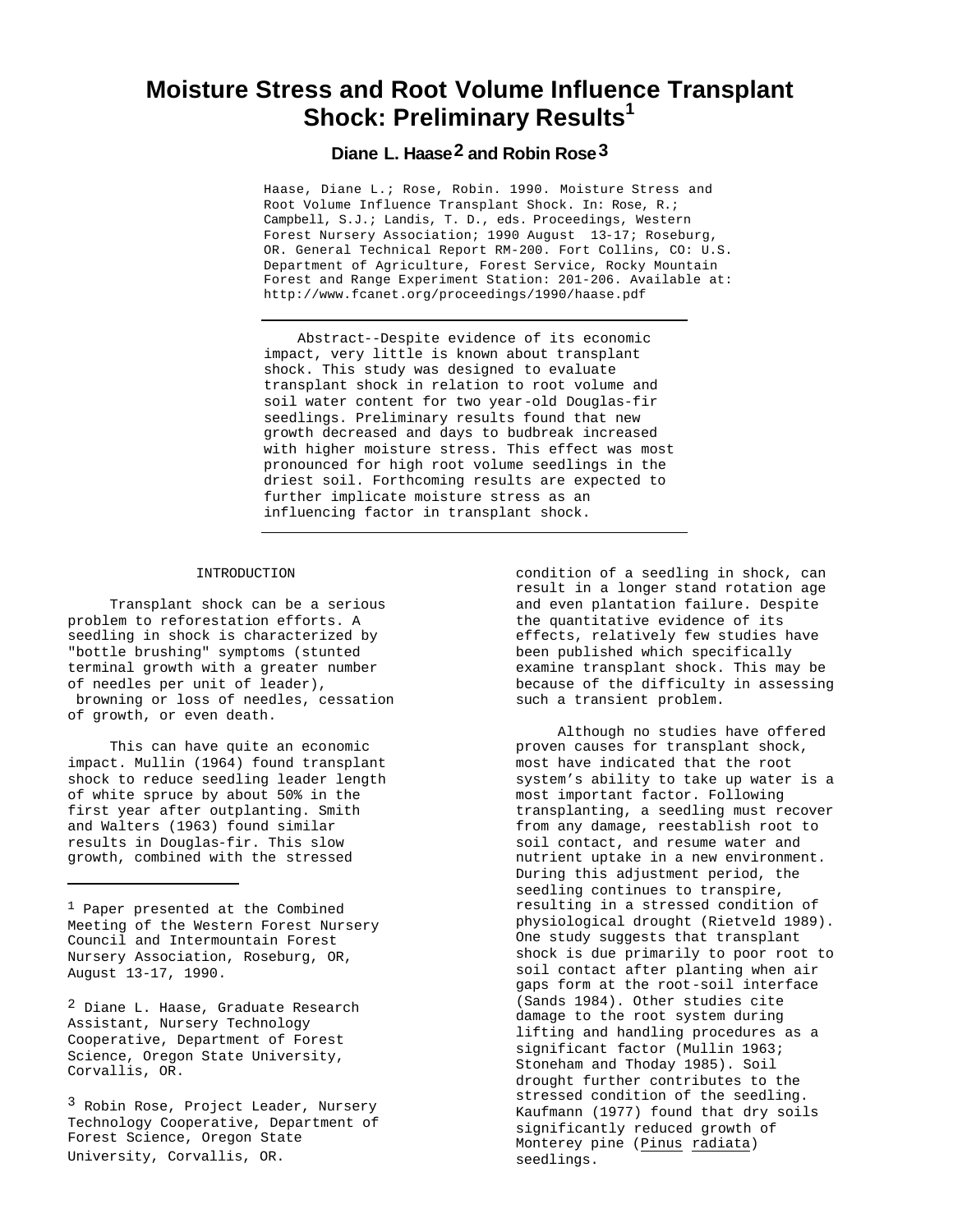Nursery cultural practices such as fertilization, packing and irrigation have also been examined as possible factors in seedling field performance (Darbyshire 1984; Jopson and Paul 1984; Mellor et al. 1970). However, even seedlings grown under optimum cultural practices commonly go into shock.

A few experiments have been done to attempt to increase drought resistance in planted seedlings by preconditioning (Kaushal and Aussenac 1989; Unterscheutz 1974). Although these studies found that drought preconditioned seedlings had lower transpiration rates, transplanted seedlings still had reduced terminal shoot growth. Other studies have indicated that cold storage may reduce transplant shock. Jenkinson and Nelson (1984) found that survival potential, growth capacity, and field performance of seedlings stressed after storage approximated that of unstressed seedlings. Blake (1983) found that cold stored seedlings appear better able to avoid transplant shock and early drought despite delayed root growth.

It is unlikely that transplant shock can be entirely eliminated. However, it would be useful to target specific seedling characteristics which are correlated with minimum transplant shock symptoms. These targeted characteristics could be used to supplement current seedling grading criteria. Burdett (1983) and Sutton (1979) both emphasize the importance of a quality grading system which ensures that stock is best adapted to the planting site.

The objective of our current research is to induce transplant shock in 2+0 Douglas-fir (Pseudotsuga menziesii [Mirb.] Franco.) seedlings by applying moisture stress treatments in a controlled greenhouse environment. The data will be used to better understand the causes of transplant shock and to establish relationships among initial seedling morphological parameters, (specifically root volume), moisture stress, and transplant shock. These relationships could be applied to nursery grading standards in order to select seedlings which are least likely to go into transplant shock following transplanting to a specific site. This paper is a report of our preliminary results and future plans.

### PROCEDURES

#### Plant material

Two year-old (2+0) Douglas-fir seedlings from a BLM northwestern Oregon provenance (seedlot 261-20-01, Western Forest Tree Seed Council, State of Oregon Tree Seed Zone) were grown under standard nursery cultural practices at International Paper's Kellogg Nursery located in western Oregon approximately 10 km south of Elkton. A live tree count before lifting, on January 18, 1990, gave a count of 25 seedlings per square foot.

Following lifting, seedlings were graded to operational specifications. Each tree was measured for height (cm) from bud scar to base of terminal bud, caliper (mm) just below the bud scar, root volume  $(cm<sup>3</sup>)$  measured by water displacement, and total fresh weight  $(q)$ .

# Treatment

Following measurement, seedlings were divided into four root volume categories (table 1). These categories were determined from the root volume distribution shown in figure 1. Each seedling was then randomly assigned to a moisture stress treatment (table 2) and experimental block.



2+0 Douglas-fir Transplant Shock Study



Figure l.--Root volume distribution of 2+0 Douglas-fir seedlings in transplant shock study.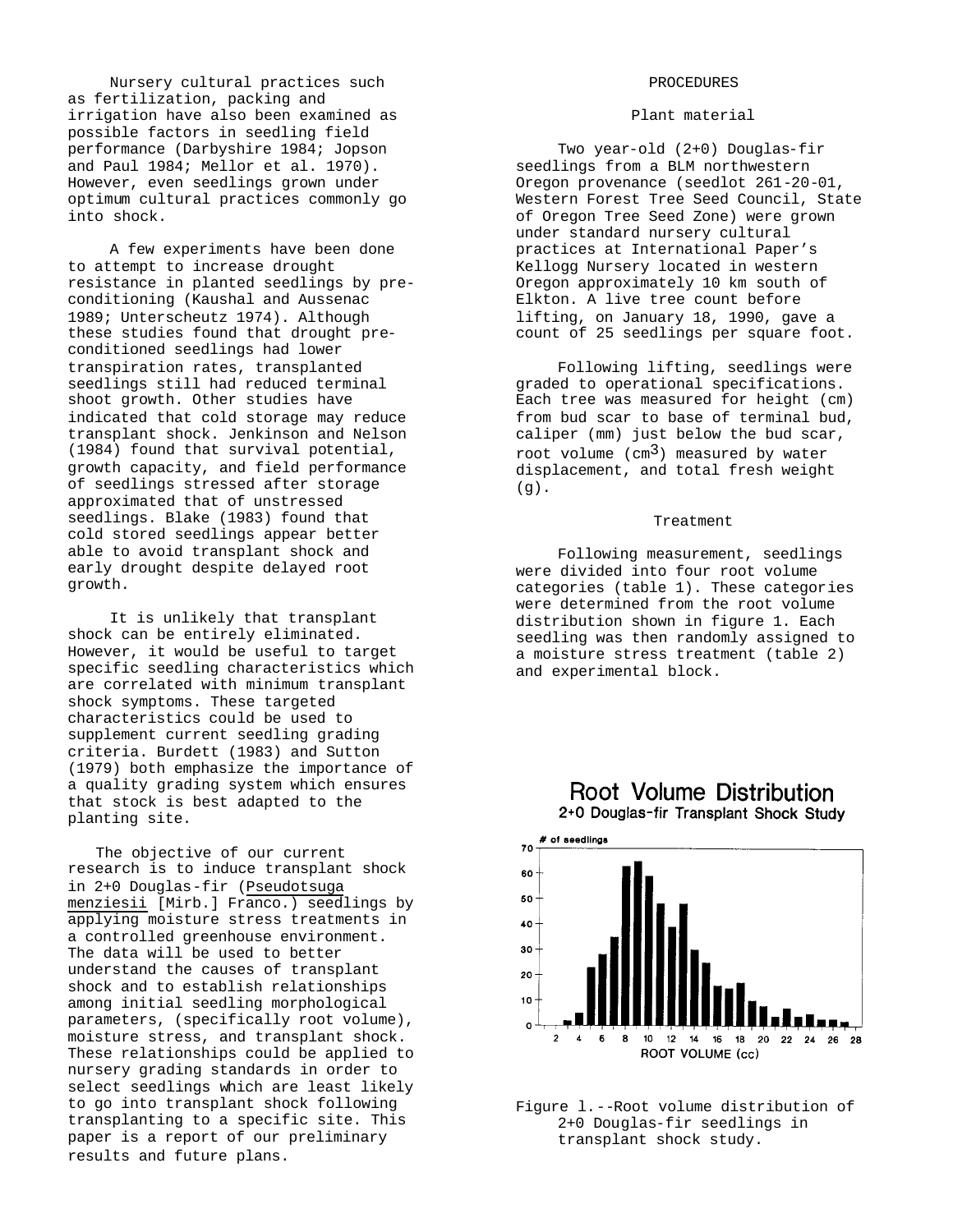Table l.--The four root volume categories used in this transplant shock study.

| <b>CATEGORY</b> | ROOT VOLUME (CC) |
|-----------------|------------------|
| 1               | $5 - 8$          |
| 2               | $9 - 10$         |
| 3               | $11 - 13$        |
|                 | $14 - 20$        |

Table 2.--Moisture stress treatments applied to seedlings in terms of soil water content (%) and soil water potential (MPa).

| TREATMENT | WATER<br>CONTENT (%)      | WATER<br>POTENTIAL (MPa) |
|-----------|---------------------------|--------------------------|
| 1         | 6                         | $-1.60$                  |
| 2         | 12                        | $-0.80$                  |
| 3         | 18                        | $-0.10$                  |
| 4         | 24                        | $-0.01$                  |
|           | (Field capacity = $42$ %) |                          |

Seedlings were transplanted into 15 liter plastic pots (five seedlings per pot). The same weight of sterilized soil mix was put in each pot. All pots were thoroughly watered after planting and placed in a controlled greenhouse environment. Fans were used daily for 6 hours to lower greenhouse humidity, encourage normal seedling transpiration, and better simulate a true transplant environment.

Moisture stress treatments consisted of watering all pots to field capacity and letting them dry down to a predetermined soil moisture content and then rewatering to field capacity over a period of 120 days. Moisture stress treatments were selected based on earlier trials and represent a wide range of soil water potentials (table 2).

Soil water content was monitored by weighing the pots and using the following equation:

 $TW = (WC * DS) + DS + P$ 

## where

- TW = Total weight (soil + water + pot)
- WC = Water content of desired treatment.
- DS = Average weight of dry soil in each pot
- P = Weight of pot

(Weight of seedlings was considered negligible)

Pots were weighed two to three times per week to assess water content and were rewatered once they had dried down to their specified water content. sixty days after transplanting, new terminal length (cm) and lateral length were measured. Days to terminal and lateral budbreak were also monitored.

#### PRELIMINARY RESULTS AND DISCUSSION

#### Growth

New terminal and lateral length depended on soil moisture content (fig. 2). Under more moist conditions (18- 24% water content), terminal length stayed relatively constant over all root volume categories. On the other hand, with the drier soils (6-12% water content), leader length tended to decline as root volume increased. The effect was most pronounced for the driest soil treatment where seedlings had the greatest reduction in growth at high root volume (fig. 3).

It was not surprising to find that under well-irrigated treatments, root volume had little effect on growth. However, we hypothesized that the highest root volume should have the greatest growth in drier soils because of higher root growth potential and greater absorption capacity (Carlson and Miller 1990). We found the exact opposite.

This apparent inconsistency may be explained by the fact that seedlings with higher root volumes were observed to have a greater number of branches. Therefore, selecting for higher root volume may also be selecting for higher leaf area and hence greater surface area for transpiration. Pots with higher root volumes needed to be watered more often indicating relatively higher water uptake (roots) and demand (leaves). We speculate that demand exceeds uptake by a greater margin in the higher root volume trees resulting in reduced growth.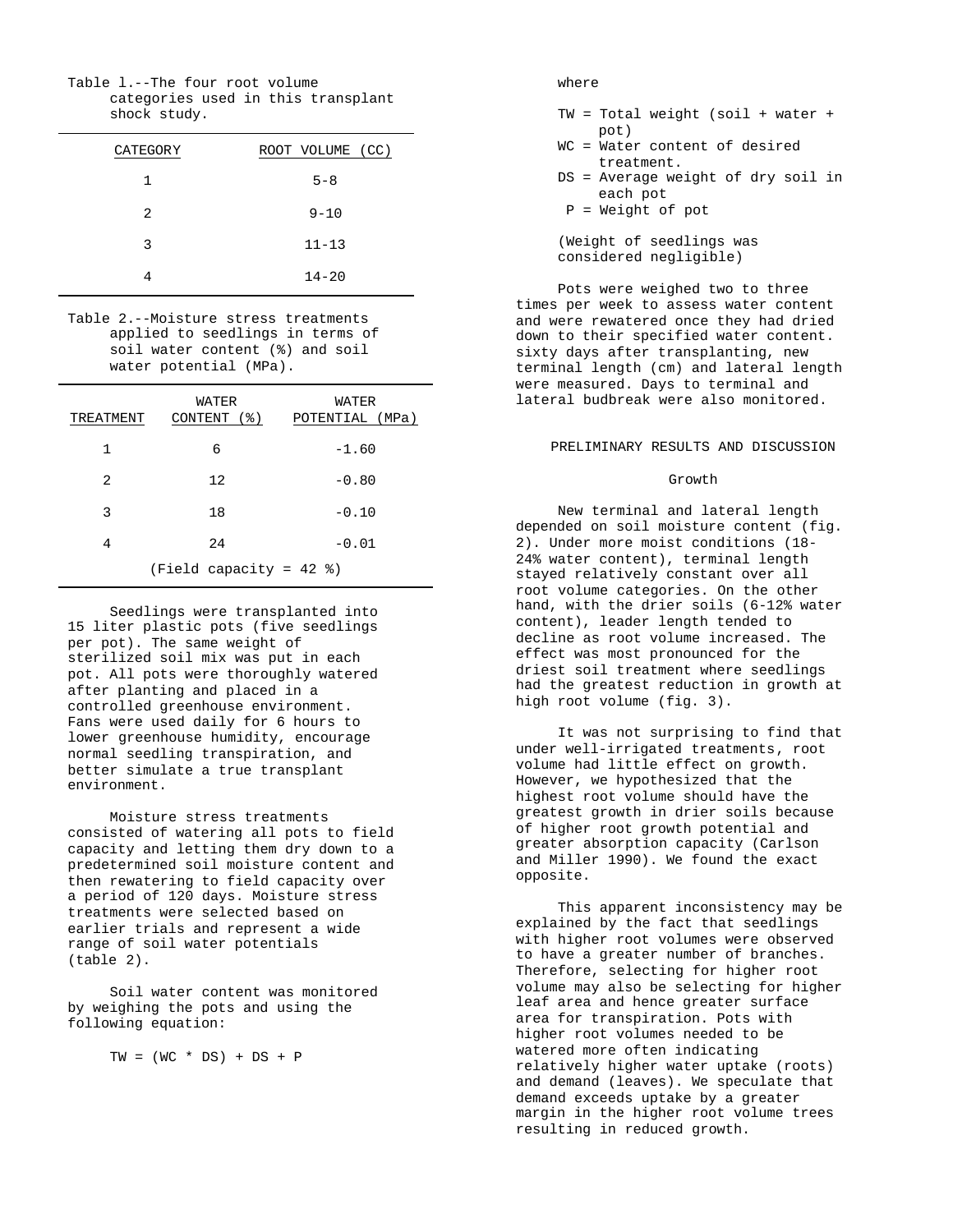

Figure 2.--Growth of seedlings 60 days after planting depended on soil water content: (A) terminal length decreased with higher moisture stress especially for high root volume seedlings; (B) lateral length also decreased with stress, however, there was no root volume interaction.



Figure 3.--Photographic comparison of moisture treatment effect on high root volume seedlings (14-20 cm3): (A) treatment 1 (6% water content) exhibiting transplant shock symptoms; (B) treatment 4 (24% water content) showing no evidence of shock.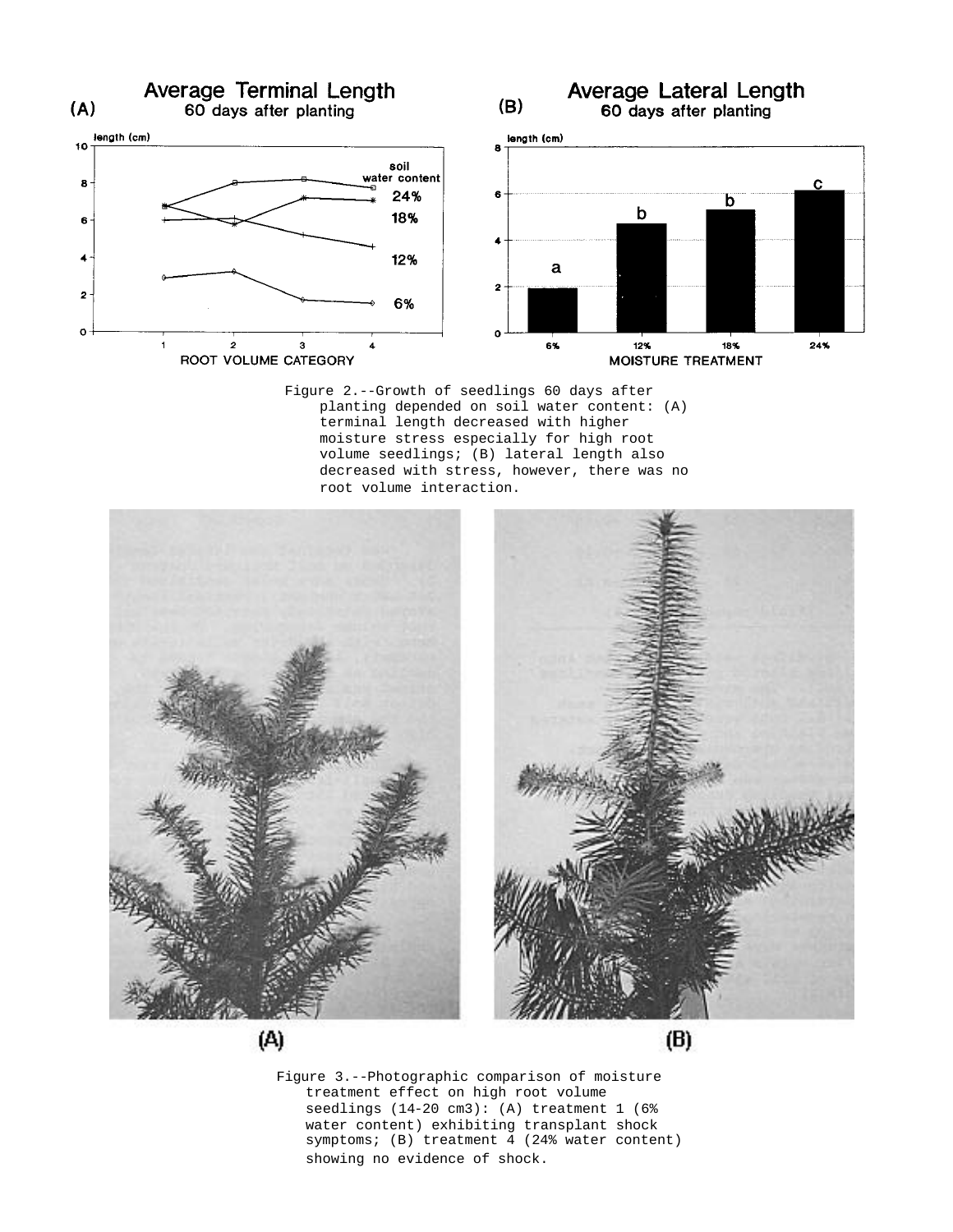### Budbreak

Similar to the growth measurements, days to terminal and lateral budbreak depended on soil water content (fig. 4). At relatively high water content (18-24%), days to budbreak was generally constant, irrespective of root volume. However, at the drier water content (6-12%), days to budbreak tended to increase with increasing root volume. Once again, the effect was most pronounced with the driest soil (6%), where days to budbreak increased about 30% from root volume category  $1$  (5-8 cm<sup>3</sup>) to category 4  $(14-20 \text{ cm}^3)$ 









Delayed budbreak with increasing water stress has been found in another ongoing study with the Nursery Technology Cooperative (unpublished data) and was expected in this study. Seedlings with large root volumes were expected to be most vigorous (i.e. initiate rapid budburst). However, this was not the case, especially in the driest treatment. As with growth, we speculate that the high root volume seedlings may actually be under greater transpirational stress, despite a high capacity for water uptake.

#### FURTHER PLANS

Seedlings were harvested in late May, 1990 and measured for transplant shock symptoms such as new terminal and lateral growth, needle length, needles per centimeter on the terminal, and dry weights. Although the data have not been analyzed yet, it appears that both root volume and moisture treatments are significant influences on transplant shock. It is expected that moisture stress will be further implicated as an important causal factor of transplant shock and that the relationship between initial root volume and transplant shock will be better defined.

This study is being repeated with seedlings from the same seedlot which were cold stored for 120 days following lifting. Since this second study is being conducted at a different time, it cannot be statistically compared to the study with unstored seedlings. However, observational differences will be noted. It is expected that the moisture stress or root volume effects may differ between the two studies since the stored seedlings flushed much earlier in the experiment before soil dried to treatment levels.

A complete report of these studies will be prepared for publication in 1991.

#### ACKNOWLEDGEMENTS

We wish to thank the Nursery Technology Cooperative and Oregon State University for their support of this research, International Paper's Kellogg nursery for supplying the seedlings for the study, and Steve Omi and John Gleason for their review of the paper.